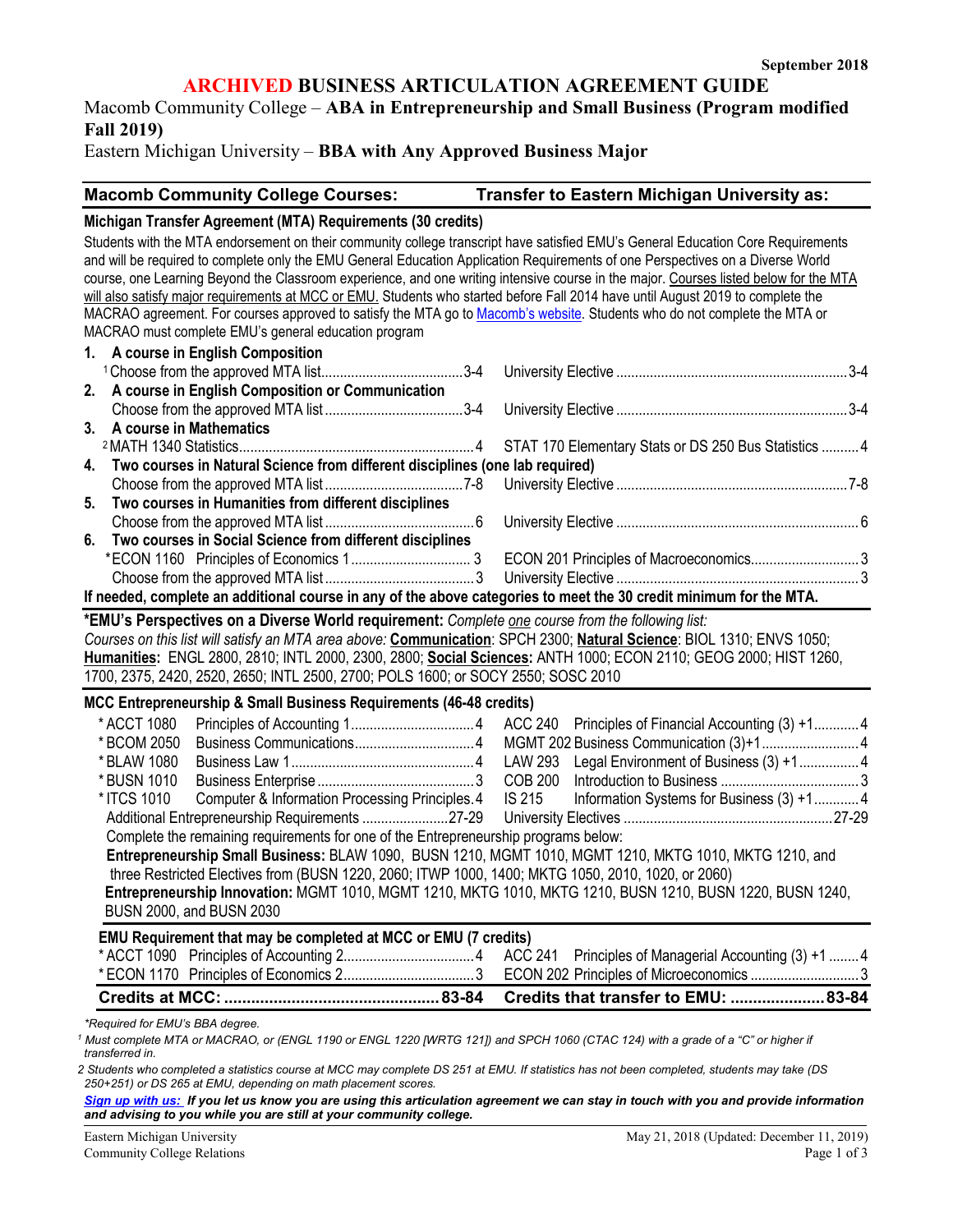## **ARCHIVED BUSINESS ARTICULATION AGREEMENT GUIDE**

Macomb Community College – **ABA in Entrepreneurship and Small Business (Program modified Fall 2019)**

Eastern Michigan University – **BBA with Any Approved Business Major**

## **Completion of EMU's BBA Program**

| <b>Major Requirements</b> |  | $(42-51$ credits) |
|---------------------------|--|-------------------|

| <b>Business Core (18 credits)</b>                  |  |
|----------------------------------------------------|--|
| DS 251 Bus Stats for Decision Making (or DS 265) 3 |  |
|                                                    |  |
|                                                    |  |
| MGMT 386 Organizational Behavior & Theory3         |  |
| OM 374 Intro to Production/Operations Mgmt3        |  |
|                                                    |  |

### **Discipline Requirements (24-33 credits)**

Students may complete discipline requirements in any of the following areas:

accounting, accounting information systems, computer information systems, economics, entrepreneurship, general business, marketing, management, finance, supply chain management

**Note:** Each student must complete a writing intensive course as part of the major. Consult your advisor for course options.

### **LBC Requirement (0-3 credits)**

One Learning beyond the Classroom (LBC) course or noncredit experience must be completed at EMU. Consult

College of Business advisor for options.

| Minimum Credits at EMU: 42-51     |  |
|-----------------------------------|--|
|                                   |  |
| *Minimum Credits to Graduate: 124 |  |

### **Sample Sequence for completing the program:**

*Students following this agreement have the option of selecting any of the following disciplines to complete the BBA: accounting, accounting information systems, computer information systems, economics, entrepreneurship, general business, marketing, management, finance, or supply chain management. The recommended course sequence for each discipline can be obtained from the COB Advising Center.*

| <b>Fall Semester</b>                                                                                                              | $(15 \text{ credits})$  |
|-----------------------------------------------------------------------------------------------------------------------------------|-------------------------|
|                                                                                                                                   |                         |
|                                                                                                                                   |                         |
| <b>Winter Semester</b>                                                                                                            | $(15 \text{ credits})$  |
| <b>Summer Semester</b><br>MGMT 490 F, W, S, online, Concur Prereq: OM 374 3<br>OM 374 F, W, S, online, Prereq: DS 251 or DS 265 3 | $(12 \text{ credits})$  |
| <b>Fall Semester</b>                                                                                                              | $(0-9 \text{ credits})$ |

*1 Required business foundation course. Must be completed before formal admission to the BBA program. Students who completed a statistics course at MCC may complete DS 251 at EMU. If statistics has not been transferred, students may take (STAT 170 or DS 250) and DS 251 or DS 265, depending on the math placement scores. See page 3 for admission requirements.* 

*\* The minimum credits required to graduate is 124 but the total will vary depending on the business discipline completed at EMU and the program completed at MCC. If sufficient credits aren't transferred, additional credit may need to be completed at EMU to satisfy the minimum required for graduation.*